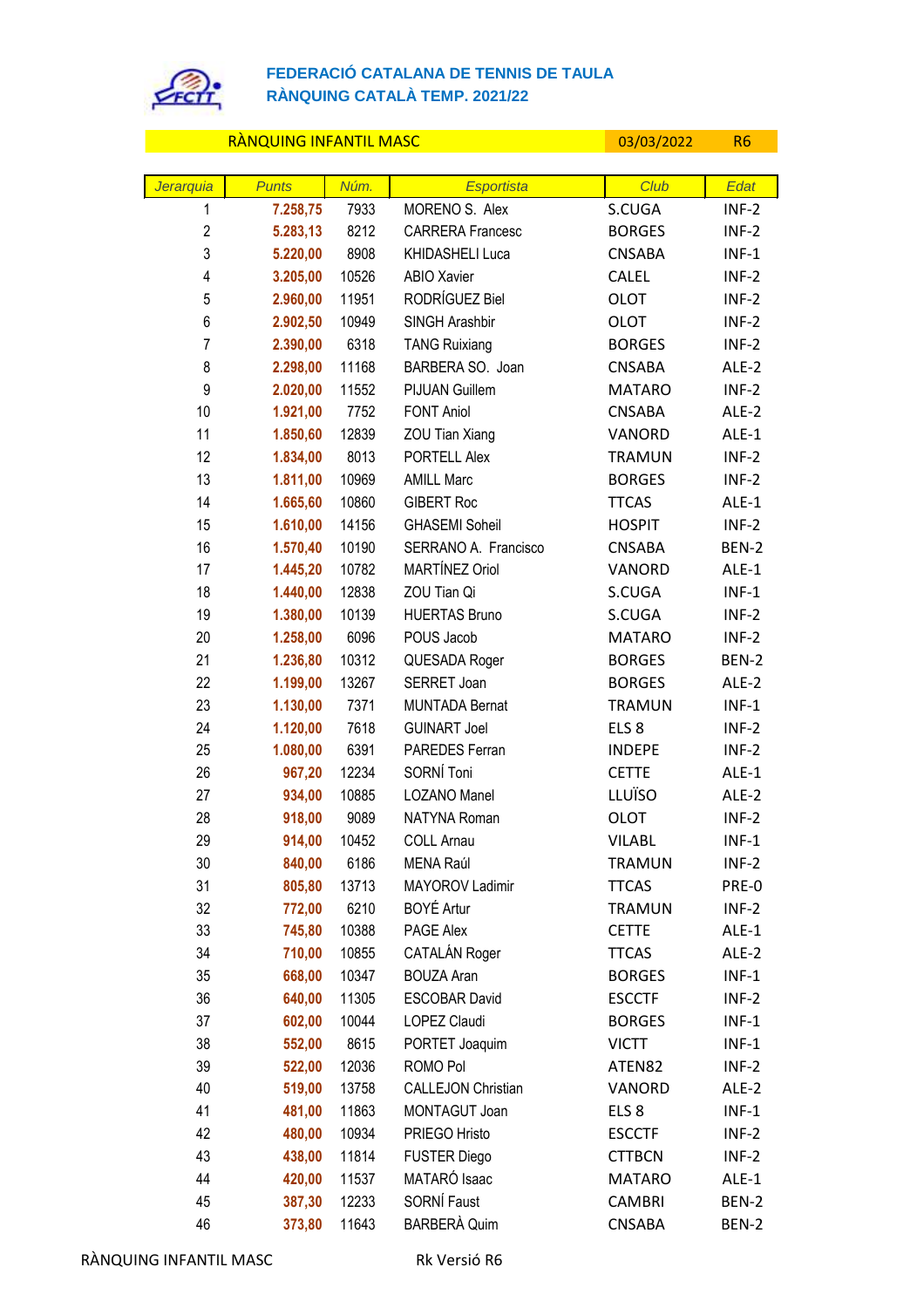|           | RANQUING INFANTIL MASC |                |                                | 03/03/2022              | R <sub>6</sub> |
|-----------|------------------------|----------------|--------------------------------|-------------------------|----------------|
|           |                        |                |                                |                         |                |
| Jerarquia | <b>Punts</b>           | Núm.           | <b>Esportista</b>              | Club                    | Edat           |
| 47        | 372,00                 | 12824          | FERRÉ Marcel                   | <b>HOSPIT</b>           | $INF-2$        |
| 47        | 372,00                 | 12868          | <b>TORRENTS Joan</b>           | <b>VICTT</b>            | ALE-2          |
| 49        | 371,20                 | 6661           | <b>LEONE Mateo</b>             | CALEL                   | ALE-1          |
| 50        | 370,00                 | 10464          | POCH Roger                     | <b>TTCAS</b>            | ALE-1          |
| 51<br>52  | 361,40                 | 11746          | YANG Owen<br>RUSCALLEDA Antoni | <b>CNSABA</b>           | ALE-1          |
| 53        | 356,30                 | 11254          | NEGREDO Eric                   | <b>TTCAS</b>            | BEN-2          |
| 54        | 328,70                 | 15811<br>10909 | <b>MORENO Quim</b>             | <b>BORGES</b><br>RIPLET | BEN-2<br>ALE-2 |
| 55        | 328,00<br>326,00       | 11304          | <b>FERNANDEZ David</b>         | <b>ESCCTF</b>           | $INF-1$        |
| 56        | 324,00                 | 14428          | SOLÉ Andreu                    | <b>BORGES</b>           | ALE-2          |
| 57        | 322,00                 | 8074           | PEDROSA Hector                 | <b>CETTE</b>            | $INF-1$        |
| 58        | 320,00                 | 10887          | ROMAGOSA Juli                  | LLUÏSO                  | $INF-1$        |
| 59        | 316,00                 | 11710          | ARBUSÀ Ferran                  | <b>OLOT</b>             | $INF-2$        |
| 60        | 305,00                 | 13679          | <b>BENET Adrià</b>             | <b>BORGES</b>           | ALE-1          |
| 61        | 298,00                 | 12831          | <b>HERNÁNDEZ Pol</b>           | <b>CETTE</b>            | ALE-1          |
| 62        | 288,00                 | 9053           | <b>CURÓS Pere</b>              | <b>TRAMUN</b>           | $INF-1$        |
| 62        | 288,00                 | 11867          | <b>BOUCHERIE Enoc</b>          | <b>AMICS</b>            | ALE-2          |
| 64        | 286,00                 | 11832          | <b>GALLEGOS Isaac</b>          | <b>BASCA</b>            | ALE-2          |
| 65        | 266,00                 | 11821          | <b>MESTRE Lluc</b>             | <b>CTTBCN</b>           | $INF-2$        |
| 66        | 263,00                 | 11939          | WIELAND Johann                 | <b>CALEL</b>            | ALE-1          |
| 67        | 258,00                 | 11167          | RUIZ M. Jordi                  | <b>CNSABA</b>           | ALE-2          |
| 68        | 223,00                 | 13370          | <b>NADAL Met</b>               | <b>GIRONA</b>           | ALE-1          |
| 69        | 210,00                 | 10859          | <b>GARCÍA Albert</b>           | <b>AMICS</b>            | ALE-2          |
| 70        | 200,00                 | 12395          | <b>MARTÍN Aleix</b>            | <b>ESCCTF</b>           | ALE-2          |
| 71        | 197,62                 | 11516          | <b>MORENO Gerard</b>           | <b>BORGES</b>           | BEN-2          |
| 72        | 185,00                 | 12380          | CORTADA Otger                  | <b>BASCA</b>            | ALE-1          |
| 73        | 176,00                 | 14611          | <b>HERMIDA Aleix</b>           | <b>CETTE</b>            | BEN-2          |
| 74        | 169,00                 | 15279          | <b>MARTÍNEZ Rafael</b>         | <b>CAMBRI</b>           | BEN-1          |
| 75        | 168,10                 | 12382          | TUBERT Ivó                     | <b>BASCA</b>            | BEN-2          |
| 76        | 160,61                 | 13347          | <b>MASDEU Miquel</b>           | <b>GIRONA</b>           | BEN-2          |
| 77        | 160,00                 | 12726          | CASTELLÓ Marc                  | <b>MOLLSA</b>           | BEN-2          |
| 78        | 144,00                 | 6624           | <b>BENET Roger</b>             | <b>BORGES</b>           | ALE-2          |
| 79        | 140,00                 | 12566          | NUÑEZ Roc                      | <b>MATARO</b>           | ALE-1          |
| 80        | 138,20                 | 13022          | <b>CABRERA Iker</b>            | <b>CETTE</b>            | BEN-2          |
| 81        | 128,10                 | 13392          | <b>BOSCH Arnau</b>             | <b>BASCA</b>            | BEN-2          |
| 82        | 128,00                 | 7589           | <b>BUENO Poul Ignasi</b>       | OLESA                   | $INF-2$        |
| 82        | 128,00                 | 12725          | SOLER Blai                     | MOLLSA                  | ALE-2          |
| 84        | 127,00                 | 15045          | <b>BAQUEDANO Bruno</b>         | <b>GANXET</b>           | ALE-2          |
| 85        | 126,50                 | 13985          | MARTÍNEZ Roger                 | <b>TRAMUN</b>           | ALE-1          |
| 86        | 120,00                 | 13995          | <b>PUJALES Victor</b>          | <b>GANXET</b>           | ALE-2          |
| 86        | 120,00                 | 14268          | MARTINEZ Jordi                 | <b>GANXET</b>           | ALE-1          |
| 88        | 112,00                 | 10826          | SAMPEDRO Yerai                 | <b>GANXET</b>           | ALE-1          |
| 89        | 110,00                 | 11775          | <b>CUTILLAS Octavi</b>         | RIPLET                  | $INF-2$        |
| 90        | 101,00                 | 13776          | <b>GARCIA Eudald</b>           | MOLLSA                  | BEN-2          |
| 91        | 100,00                 | 14891          | PROUS Gerard                   | <b>GANXET</b>           | ALE-2          |
| 92        | 97,20                  | 14223          | GRANADOS Joan                  | <b>CTTBDN</b>           | BEN-1          |
| 93        | 97,00                  | 14202          | VERDEJO Adria                  | <b>NASTIC</b>           | ALE-1          |
| 94        | 91,00                  | 13133          | <b>MORERA Arnau</b>            | <b>AMICS</b>            | $INF-1$        |
| 95        | 90,00                  | 14179          | CARACUEL Daniel                | AMICS                   | <b>BEN-2</b>   |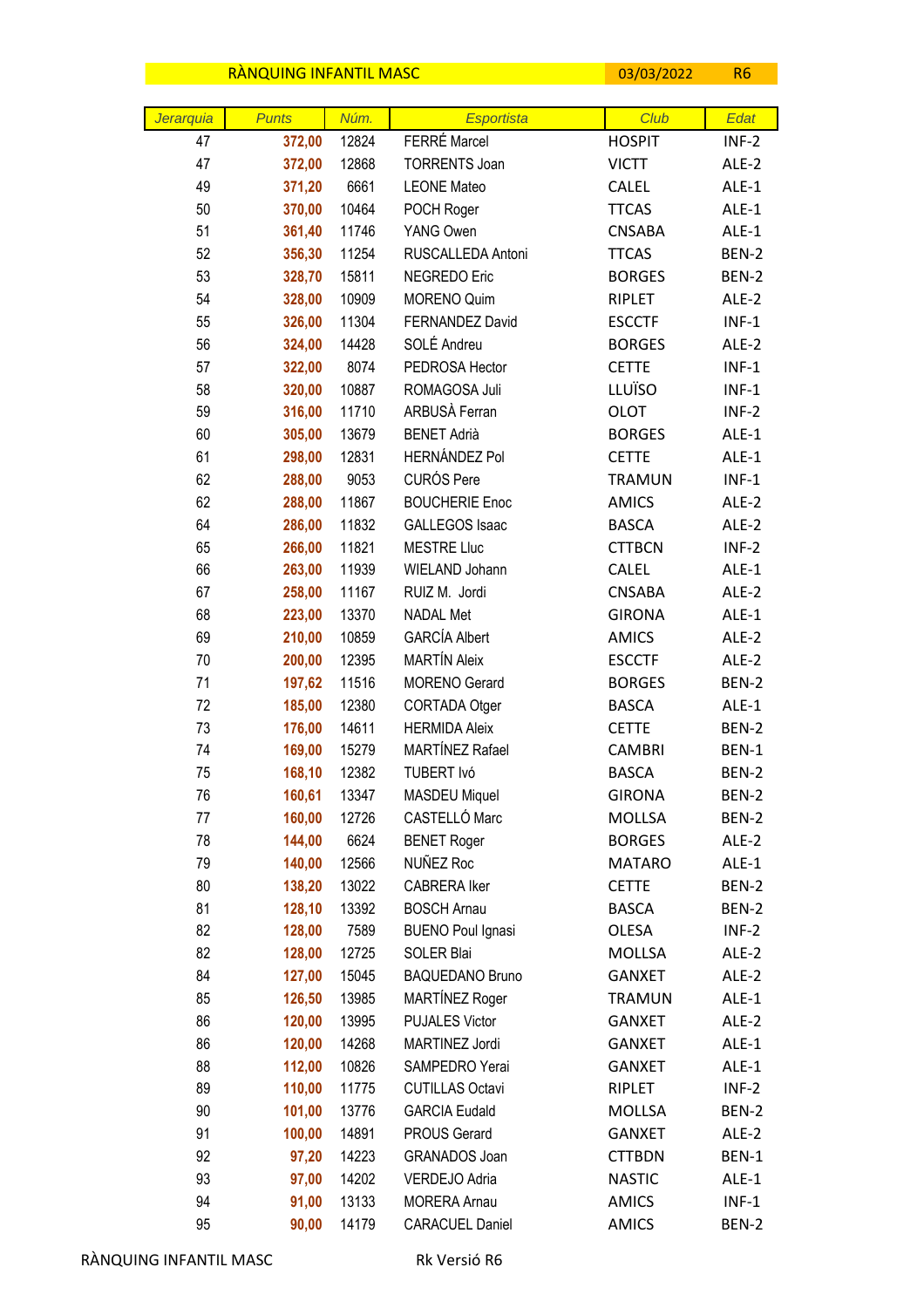|           | <b>RANQUING INFANTIL MASC</b> |                |                                             | 03/03/2022                        | R <sub>6</sub>     |
|-----------|-------------------------------|----------------|---------------------------------------------|-----------------------------------|--------------------|
|           |                               |                |                                             |                                   |                    |
| Jerarquia | <b>Punts</b>                  | Núm.           | Esportista                                  | Club                              | Edat               |
| 96        | 88,00                         | 13369          | <b>AMANTIA Liam</b><br><b>BENAVENTE Nil</b> | <b>CTTBDN</b>                     | BEN-2              |
| 97<br>97  | 85,00                         | 13535<br>15069 | <b>LLOVET Arnau</b>                         | <b>ESCCTF</b>                     | $INF-2$            |
|           | 85,00                         | 9149           |                                             | S.CUGA                            | ALE-1              |
| 99        | 80,00                         |                | <b>CASELLAS Pere</b>                        | <b>TRAMUN</b>                     | ALE-2              |
| 99<br>99  | 80,00                         | 10049          | MAROTO Adrià                                | S/LLIC<br><b>RIPLET</b>           | $INF-2$            |
| 102       | 80,00                         | 11640<br>12296 | ROS Guillem<br><b>COROMINAS Albert</b>      |                                   | ALE-1              |
| 103       | 77,00<br>74,00                | 12871          | AREVALO Pol                                 | ELS <sub>8</sub><br><b>GIRONA</b> | $INF-1$<br>$INF-1$ |
| 103       | 74,00                         | 14597          | <b>TORRENTE Eudald</b>                      | <b>CTTBDN</b>                     | <b>BEN-1</b>       |
| 105       | 71,20                         | 13520          | VILA Josep                                  | <b>CNSABA</b>                     | BEN-1              |
| 106       | 67,00                         | 12160          | <b>BAULENAS Arnau</b>                       | <b>SENTME</b>                     | $INF-1$            |
| 106       | 67,00                         | 12351          | <b>BUENO Izan</b>                           | <b>NASTIC</b>                     | $INF-2$            |
| 108       | 64,40                         | 13971          | ZHOU Yu                                     | <b>CTTBCN</b>                     | BEN-1              |
| 109       | 64,00                         | 13330          | <b>SERRA Pol</b>                            | <b>MOLLSA</b>                     | ALE-2              |
| 110       | 61,00                         | 13382          | AGUILERA Alejandro                          | <b>CNSABA</b>                     | BEN-1              |
| 111       | 55,20                         | 10853          | MAMPEL N. Ramon                             | <b>AMICS</b>                      | BEN-2              |
| 112       | 53,00                         | 13838          | <b>TORRADEFLOT Ricard</b>                   | <b>BORGES</b>                     | BEN-2              |
| 112       | 53,00                         | 14001          | ALENTÀ Cesc                                 | <b>BORGES</b>                     | BEN-2              |
| 114       | 51,25                         | 11949          | <b>DACHS Gil</b>                            | <b>VICTT</b>                      | $INF-1$            |
| 115       | 50,00                         | 14002          | ALENTÀ Unai                                 | <b>BORGES</b>                     | PRE-0              |
| 116       | 48,00                         | 13593          | <b>RUIZ Guillem</b>                         | LLUÏSO                            | ALE-2              |
| 117       | 48,00                         | 14650          | <b>PETER Patrick</b>                        | <b>GANXET</b>                     | ALE-1              |
| 118       | 47,00                         | 13164          | <b>MENDEZ Gil</b>                           | <b>VALLSTO</b>                    | $INF-2$            |
| 119       | 42,90                         | 13244          | <b>HORMIGON Aniol</b>                       | <b>TORELL</b>                     | BEN-1              |
| 120       | 40,00                         | 9087           | MOLINÉ Gerard                               | <b>OLOT</b>                       | $INF-1$            |
| 120       | 40,00                         | 11715          | <b>GIMENO Bernat</b>                        | <b>VILANO</b>                     | $INF-1$            |
| 120       | 40,00                         | 11842          | FIGUERAS Jan                                | <b>BASCA</b>                      | ALE-2              |
| 120       | 40,00                         | 11888          | PINAZO Carlos                               | <b>HOSPIT</b>                     | $INF-2$            |
| 120       | 40,00                         | 12392          | <b>ALFONSO Pol</b>                          | S/LLIC                            | $INF-2$            |
| 120       | 40,00                         | 14015          | SOLA Roger                                  | <b>CTGALI</b>                     | BEN-1              |
| 120       | 40,00                         | 14287          | <b>BALAGUER Rafel</b>                       | ATEN82                            | ALE-1              |
| 127       | 39,10                         | 13885          | <b>CORBELLA Bernat Benigne</b>              | <b>BASCA</b>                      | BEN-2              |
| 128       | 37,00                         | 13993          | PRIETO Arnau                                | S.CUGA                            | $INF-1$            |
| 129       | 36,00                         | 13478          | <b>CARMONA Daniel</b>                       | LLUÏSO                            | BEN-1              |
| 130       | 35,00                         | 15052          | FERNÁNDEZ Jan                               | <b>NASTIC</b>                     | PRE-0              |
| 131       | 33,50                         | 15050          | COFIÑO Luis                                 | <b>GANXET</b>                     | ALE-2              |
| 132       | 31,00                         | 11774          | GARCÍA Alex                                 | RIPLET                            | $INF-2$            |
| 132       | 31,00                         | 14003          | SERRANO Àlvaro                              | <b>BORGES</b>                     | ALE-1              |
| 134       | 30,00                         | 8679           | <b>CERVANTES Joel</b>                       | CALEL                             | $INF-1$            |
| 134       | 30,00                         | 11862          | PUJOL Biel                                  | ELS <sub>8</sub>                  | $INF-1$            |
| 134       | 30,00                         | 13765          | ARAUJO Ismael                               | S.CUGA                            | $INF-2$            |
| 134       | 30,00                         | 14481          | LOPEZ Iker                                  | <b>GANXET</b>                     | ALE-2              |
| 134       | 30,00                         | 13709          | PONCE Lucas                                 | <b>FALCO</b>                      | BEN-1              |
| 139       | 29,70                         | 10967          | MACHÍN Marc                                 | <b>TRAMUN</b>                     | BEN-2              |
| 140       | 27,00                         | 12136          | PLAZA Pau                                   | <b>CNSABA</b>                     | $INF-2$            |
| 140       | 27,00                         | 13738          | <b>GARCIA Edgar</b>                         | <b>VILANO</b>                     | $INF-1$            |
| 142       | 27,00                         | 15327          | <b>GARCIA Dilan</b>                         | <b>GANXET</b>                     | BEN-2              |
| 143       | 26,00                         | 14469          | <b>VERGÉS Guillem</b>                       | <b>TRAMUN</b>                     | BEN-2              |
| 143       | 26,00                         | 14540          | DENISOV Nikita                              | <b>GANXET</b>                     | ALE-2              |

 $\overline{\phantom{a}}$